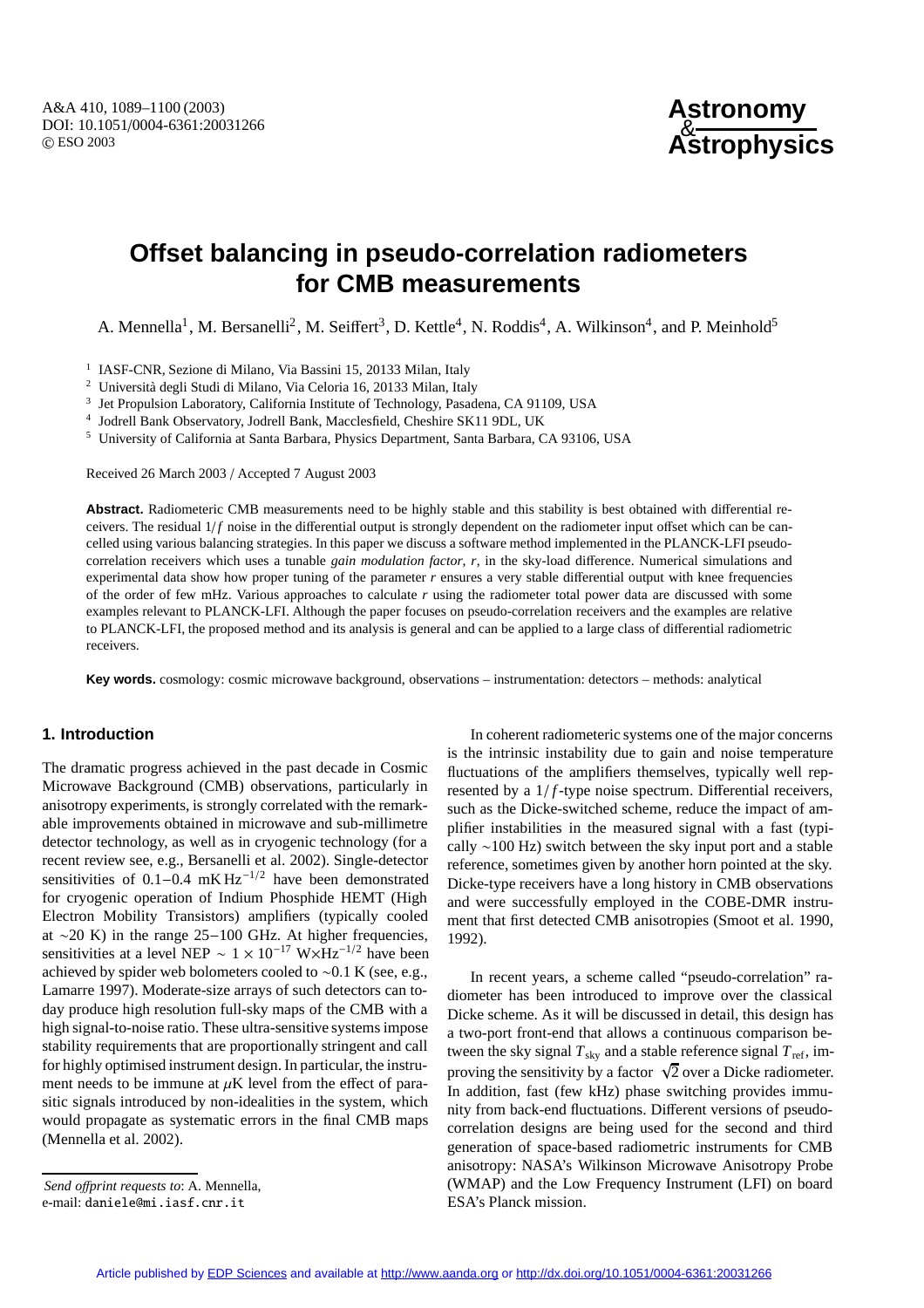In principle, a perfectly balanced pseudo-correlation radiometer is completely free from  $1/f$  effects. Residual sensitivity to  $1/f$  noise, as well as to other systematic effects, is proportional to the input offset  $\Delta T_{\text{off}}$  =  $T_{\text{ref}} - T_{\text{sky}}$  at the level of the first hybrid coupler in the radiometer front-end. In practice full balance is not achievable, so that a key instrument design objective is to minimise  $\Delta T_{\text{off}}$ .

In the case of the WMAP instrument, the radiometers directly measure temperature differences between sky signals from two widely separated regions of the sky (Jarosik et al. 2003; Bennett et al. 2003). This is accomplished with a symmetric back-to-back double-telescope system, and pairs of feeds which provide the two inputs to the pseudo-correlation front-end. In this scheme, the contribution to the offset from external signals is only of few mK (dominated by the CMB dipole or, at low frequencies, by the Galactic plane). The offset (of order  $\Delta T_{\text{off}}$  < 1 K) is dominated by second-order instrument asymmetries.

The LFI radiometers, instead, measure differences between the sky,  $T_{sky}$ , and a stable internal cryogenic reference load  $(T_{ref})$  cooled at about 4 K by the pre-cooling stage of the High Frequency Instrument (HFI) bolometer array in the Planck focal plane. This introduces an offset of order  $\Delta T$  of  $\sim$  2 to 3 K. The effects of this offset, however, are compensated by introducing a "gain modulation factor", *r*, which balances the output in the on-board signal processing (Bersanelli et al. 1995; Seiffert et al. 2002). Experimental results from advanced LFI prototypes (Meinhold et al. 1998; Tuovinen et al. 2000), as well as analytical calculations, show that great immunity from  $1/f$  effects can be obtained when the value of r is accurately selected.

Two different approaches can be used to select the value of *r*: it can either be controlled in hardware by adjusting (in principle in real-time) a variable gain to achieve the null-output condition; or it can be set as a controllable software parameter, giving more flexibility to the system. The latter approach was adopted for the LFI.

As we shall see in more detail, the best estimate of *r* can be obtained based on the radiometer data themselves, collected in a raw, undifferenced form. In a space application this may impose non-trivial demands on the telemetry rate. If the data available to calculate *r* are limited by telemetry constraints, this may limit the accuracy of the determination of *r* and therefore limit the instrument stability.

A detailed analytical study of the impact of non-idealities in the LFI radiometer, in particular  $1/f$  noise effects, has been carried out in a previous work (Seiffert et al. 2002). In this paper we discuss in detail the required and obtainable accuracy of *r*, and its effect on the measurement quality. Although we focus on offset balancing in pseudo-correlation radiometers and discuss some examples in the context of PLANCK-LFI, the concepts and formalism discussed in our paper are general and applicable to any switched radiometer like unbalanced Dicke receivers.

After a short description of the radiometer concept, we discuss the issue of offset balancing and derive the optimal *r* for  $1/f$  noise minimisation (Sect. 3), demonstrating its effectiveness by applying it to representative simulated data streams. In addition we discuss the impact of the choice of *r* on other systematic effects and derive the required accuracy on the calculation of *r*. In Sect. 4 we present and compare various approaches for calculating *r* and show how these can be used in the context of space experiments; an example of the application of this offset-balancing technique to laboratory radiometer data is presented and discussed in Sect. 5. Finally, in Sect. 6 we discuss the impact of systematic effects of instrumental and astrophysical origin on the calculation of *r*.

## **2. Pseudo-correlation differential radiometers: Basic concepts**

The Dicke switched radiometer represents a typical implementation of a differential receiver. In its simplest form a switch located in the front-end commutes rapidly between the sky and the reference horns so that a sequence of sky-load signals is detected and differenced at the output of the amplification chain; the radiometer sensitivity per unit integration time is given by:

$$
\Delta T_{\rm rms} = 2 \frac{T_{\rm sys}}{\sqrt{\beta}},\tag{1}
$$

where  $T_{sys} = T_{sky} + T_{noise}$  is the system temperature,  $T_{noise}$  represents the radiometer noise temperature and  $\beta$  is the bandwidth.

If the switching frequency is sufficiently high so that the gain can be considered nearly constant in a sky-load cycle, then the susceptibility to gain fluctuations is very much improved:

$$
\frac{\Delta T_{\text{Gain}}}{T_{\text{sys}}} = \frac{\Delta G}{G} \frac{T_{\text{sky}} - T_{\text{ref}}}{T_{\text{sys}}},\tag{2}
$$

where  $\Delta T_{\text{Gain}}$  represents the rms signal variation caused by gain fluctuations and  $T_{sky}$ ,  $T_{ref}$  represent the sky and reference load temperatures, respectively.

Although this scheme is effective in reducing  $1/f$  noise in the final measurements, the presence of a lossy active component in the front-end increases the radiometer noise and may introduce additional  $1/f$  components. These limitations, however, can be overcome with a modified version of the Dicke scheme, the *pseudo-correlation radiometer*, that has been recently adopted for the WMAP and PLANCK-LFI instruments.

In Fig. 1 we show a schematic of a pseudo-correlation radiometer in its simplest form. The sky and reference signals are summed by a front-end 180◦ hybrid, amplified by two parallel amplification chains and then separated by a second hybrid, detected and differenced. In this way the  $1/f$  noise from the RF amplification stages is the same in both signals, so that they can be eliminated at first order by differencing.

To reduce the effect of instabilities in the back-end electronics a fast switching between the two inputs is implemented in the two radiometer legs; as an example of application of the switched pseudo-correlation scheme, Fig. 2 shows a schematic of the radiometers used in the PLANCK-LFI instrument.

In the front-end part (see top part of figure) the radiation entering the feed-horn is separated by an OrthoMode Transducer (OMT) into two perpendicular linearly polarised components that propagate independently through two parallel radiometers.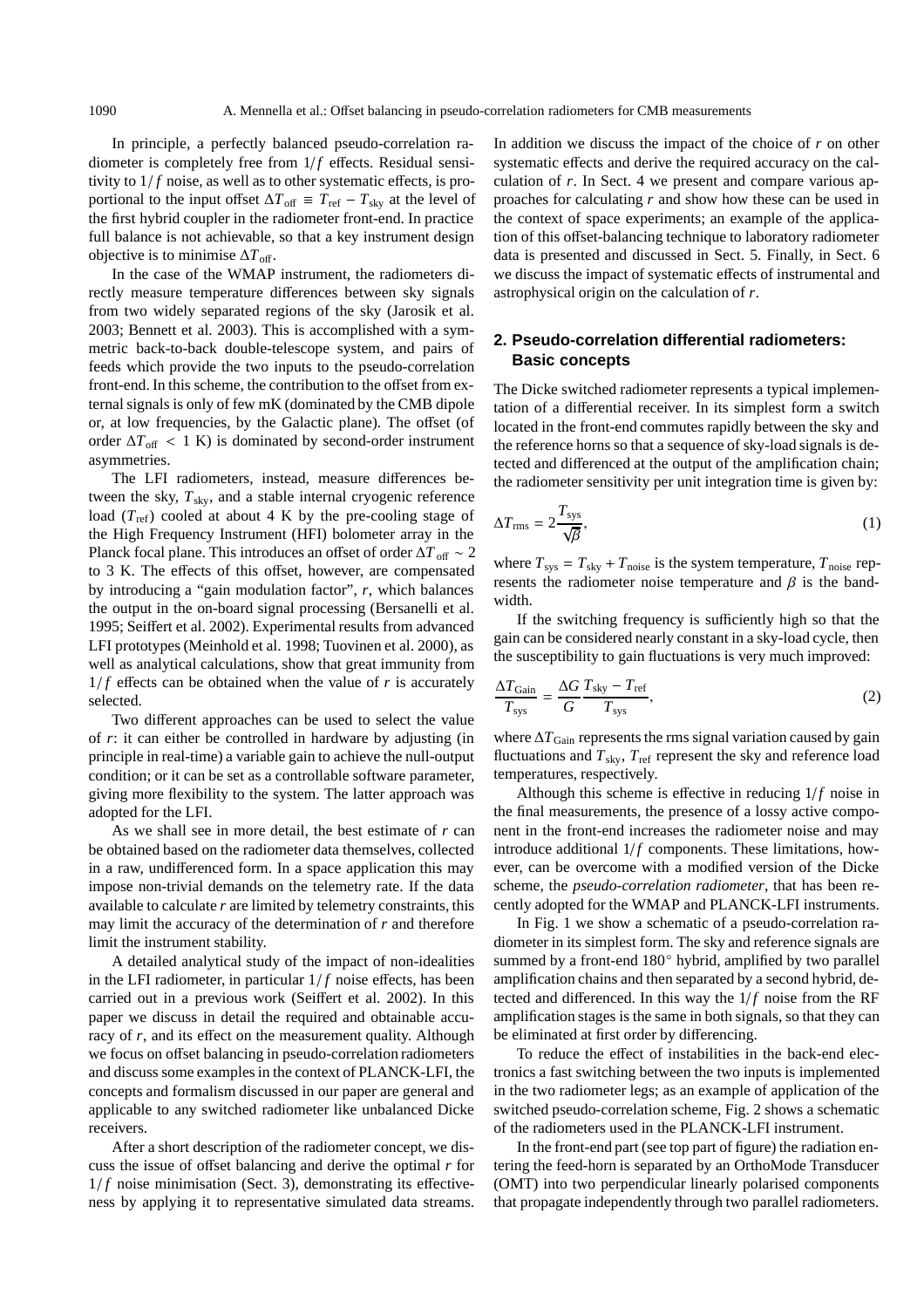

**Fig. 1.** A pseudo-correlation radiometer in its simplest form. This scheme allows a differential measurement without requiring an active switch before the first RF gain stage.

**Fig. 2.** Baseline LFI pseudo-correlation radiometer. One of the two 180◦ phase switches in the front end switches rapidly the phase of the propagating signal, thus producing a sequence of sky-load signals at the output of the second hybrid. In the warm back-end the signal are further amplified, detected and digitised before telemetry.

In each radiometer, the sky signal and the signal from a stable reference load at ∼4 K are coupled to cryogenic low-noise HEMT amplifiers via a 180<sup>°</sup> hybrid. One of the two signals then runs through a switch that applies a phase shift which oscillates between 0 and 180 $\degree$  at a frequency of 4096 Hz<sup>1</sup> (the second phase switch is present for symmetry on the second radiometer leg but it does not introduce any phase shift). The signals are then recombined by a second 180◦ hybrid coupler, producing a sequence of sky-load signals at the output alternating at twice the frequency of the phase switch.

In the back-end of each radiometer (see bottom part of Fig. 2) the RF signals are further amplified, filtered by a lowpass filter and then detected. After detection the sky and reference load signals are integrated and digitised before sending to ground. Note that the current PLANCK-LFI available telemetry allows the downloading of the total power data streams for all the detectors, so that the sky-load differecing will be performed "off-line" during ground data analysis.

#### **3. Offset balancing and 1/f noise minimisation**

In differential radiometers it is desirable to maintain the offset between the sky and reference signals as small as possible in order to minimise the effect of gain instabilities (see Eq. (2)). An offset introduced by an internal reference load can be balanced before differencing either by a variable back-end gain stage with a feed-back scheme to maintain the power output as close as possible to zero, or by by multiplying in software one of the two signals by a so-called *gain modulation factor*. In both cases the differential radiometer output can be written as:

$$
p_{\text{out}} = aG_{\text{tot}}k_{\text{B}}\beta \left[ \tilde{T}_{\text{sky}} + T_{\text{n}} - r \left( \tilde{T}_{\text{ref}} + T_{\text{n}} \right) \right],
$$
  
\n
$$
\tilde{T}_{\text{sky}} = T_{\text{sky}}/L_{\text{sky}} + (1 - L_{\text{sky}}^{-1})T_{\text{phys}},
$$
  
\n
$$
\tilde{T}_{\text{ref}} = T_{\text{ref}}/L_{\text{ref}} + (1 - L_{\text{ref}}^{-1})T_{\text{phys}},
$$
\n(3)

where  $L_{sky}$  and  $L_{ref}$  are the insertion losses of the front-end sky and reference load antennas,  $T_{\text{phys}}$  is the physical temperature of the receiver front-end, *a* is the detector proportionality constant,  $G_{\text{tot}}$  the radiometer total gain,  $k_B$  the Boltzmann constant,

<sup>1</sup> This frequency corresponds to a full 0−180◦ cycle, so that the rate between two subsequent switch states is 8192 Hz.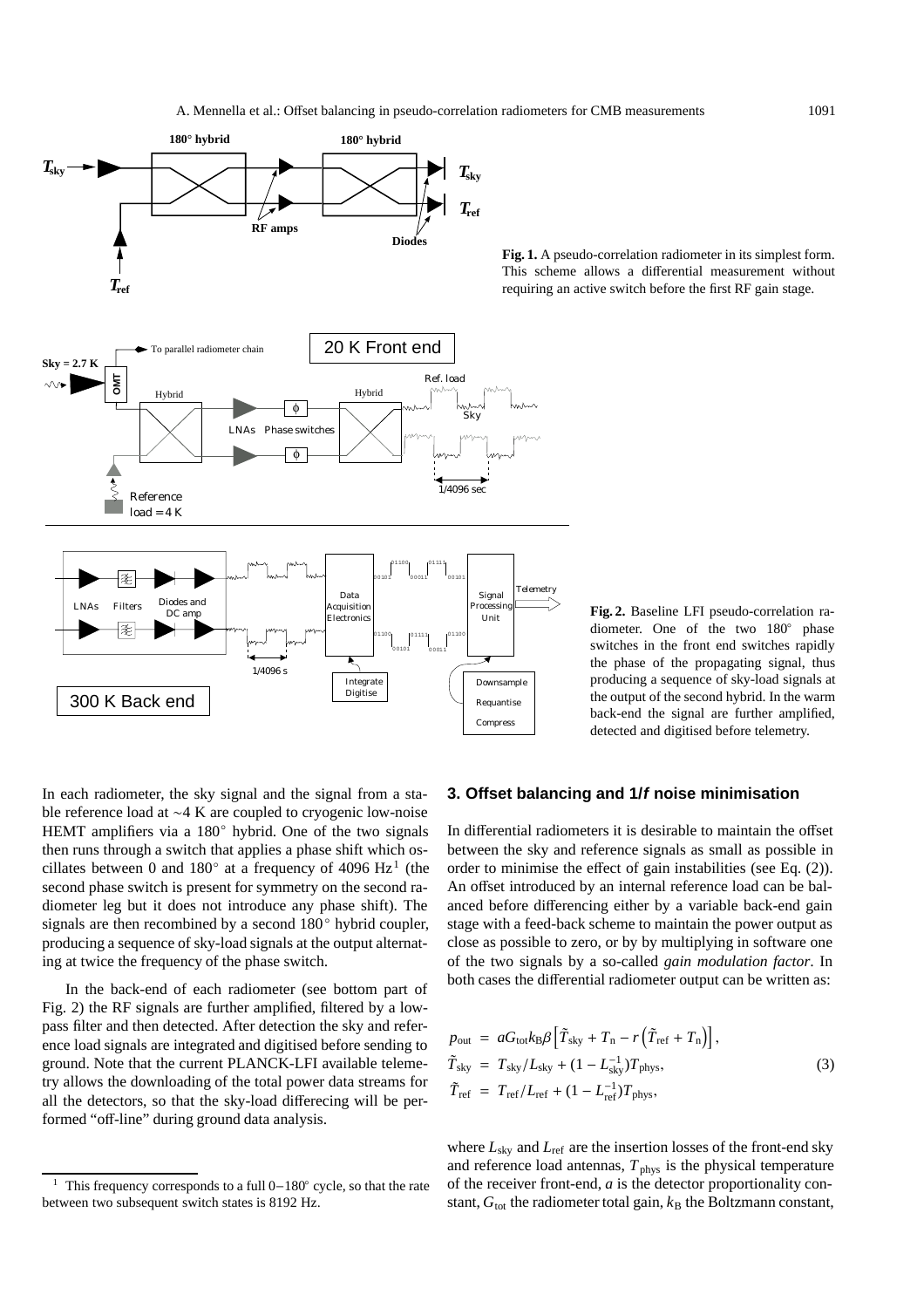$\beta$  the radiometer bandwidth and  $r$  the gain modulation factor. From Eq. (3) it follows that  $p_{\text{out}} = 0$  for  $r = r_0^*$  where

$$
r_0^* = \frac{\tilde{T}_{\text{sky}} + T_{\text{n}}}{\tilde{T}_{\text{ref}} + T_{\text{n}}}.\tag{4}
$$

In the next section we will show how the above condition of zero power output represents a very good approximation of a balanced radiometer and is very effective in reducing the radiometer susceptibility to gain fluctuations to very low levels.

In the case of PLANCK-LFI the radiometer offset has been balanced through a software scheme that uses the undifferenced total power data to calculate *r*, which is expected to be constant on timescales as long as several days. This scheme has been preferred to a hardware gain modulation because it simplifies the radiometer hardware and avoids potential systematic errors from the variable gain stage.

### 3.1. Analytical derivation of the balancing condition

In this section we calculate the value of the gain modulation factor that cancels the radiometer susceptibility to front-end gain fluctuations and show that this value is very well approximated by the the value  $r_0^*$  in Eq. (4).

Before proceeding into the details of the calculation we briefly examine the expected magnitude of gain and noise temperature fluctuations in the total power noise streams; more details concerning the analytical treatment of LFI pseudocorrelation radiometers can be found in Seiffert et al. (2002).

#### 3.1.1. Noise fluctuations in total power streams

Cryogenic HEMT amplifiers are known to have  $1/f$  fluctuations in gain and noise temperature (Pospieszalski 1989; Wollack 1995; Jarosik 1996). The level of these fluctuations can vary considerably among amplifiers and depends on the details of device fabrication, device size, circuit design, and other factors. Because of this, we adopt an empirical model for the fluctuations also described in Seiffert et al. (2002).

In particular we write the  $1/f$  spectrum of the gain fluctuations as

$$
\frac{\Delta G(f)}{G} = \frac{C}{f^{\alpha}},\tag{5}
$$

where  $0.5 \le \alpha \le 1$  and *C* represents a constant normalization factor. Similarly, we can write the noise temperature fluctuations as

$$
\frac{\Delta T_{\rm n}(f)}{T_{\rm n}} = \frac{A}{f^{\alpha}},\tag{6}
$$

where  $A \sim C/(2N_s)$  is the normalization constant for noise temperature fluctuations. In the case of the PLANCK-LFI radiometers we use the estimates  $A \approx 1.8 \times 10^{-5}$  for the 30 and 44 GHz and  $A \approx 2.5 \times 10^{-5}$  for the 70 and 100 GHz radiometers.

## 3.1.2. Derivation of the optimal gain modulation factor for 1/f minimisation

Following the approach described in Seiffert et al. (2002) it is possible to derive analytical formulas for the knee frequency



**Fig. 3.** Radiometer knee frequency versus the relative accuracy  $\delta r/r =$ (*r*−*r*<sub>0</sub><sup>\*</sup>)/*r*<sub>0</sub><sup>\*</sup> for the 70 GHz PLANCK-LFI channel. The solid and dashed curves represent the values of the knee frequency calculated assuming correlated and uncorrelated fluctuations in the front-end amplifiers. The dashed-dotted 50 mHz line indicates the PLANCK-LFI design value for the knee frequency, while the shaded area represents the range of accuracy that is compliant with this design value.

relative to  $1/f$  fluctuations of the differenced data streams induced by front-end gain and noise temperature fluctuations.

If we assume that gain and noise temperature fluctuations are correlated then we obtain the following relationship for the knee frequency:

$$
f_{k}^{\text{corr}} = \left\{ \frac{C}{\tilde{T}_{\text{sky}} + T_{\text{n}}} \sqrt{\frac{\beta}{2}} \Big[ \left( \tilde{T}_{\text{sky}} + (1 + A/C)T_{\text{n}} \right) - r \Big( \tilde{T}_{\text{ref}} + (1 + A/C)T_{\text{n}} \Big) \Big] \right\}^{1/\alpha},
$$
\n(7)

which is zero for the following value of *r*:

$$
r = r_{\text{corr}}^* = \frac{\tilde{T}_{\text{sky}} + (1 + A/C)T_{\text{n}}}{\tilde{T}_{\text{ref}} + (1 + A/C)T_{\text{n}}}.
$$
\n(8)

If we relax the hypothesis of completely correlated gain and noise temperature fluctuations then we find:

$$
f_{k}^{\text{uncorr}} = \left\{ \frac{C}{\tilde{T}_{\text{sky}} + T_{\text{n}}} \sqrt{\frac{\beta}{2}} \Big[ \left( (\tilde{T}_{\text{sky}} + T_{\text{n}}) - r(\tilde{T}_{\text{ref}} + T_{\text{n}}) \right)^{2} + (1 - r)^{2} T_{\text{n}}^{2} (A/C)^{2} \Big]^{1/2} \right\}^{1/\alpha},
$$
\n(9)

which is minimised (but not nulled) by the following value of*r*:

$$
r = r_{\text{uncorr}}^{*} = \frac{(\tilde{T}_{\text{sky}} + T_{\text{n}})(\tilde{T}_{\text{ref}} + T_{\text{n}}) + (T_{\text{n}}A/C)^{2}}{(\tilde{T}_{\text{ref}} + T_{\text{n}})^{2} + (T_{\text{n}}A/C)^{2}}.
$$
(10)

Note that in both Eqs. (8) and (10) the optimal value of *r* is dependent on the ratio  $C/A \approx 2 \sqrt{N_s}$  where  $N_s$  is the number of amplifier stages; if  $C/A \gg 1$  then we have that in both cases the optimal value is approximated by  $r_0^*$  (given by Eq. (4)).

In Fig. 3 we show a plot of the knee frequency calculated using Eqs. (7) and (9) versus the relative accuracy  $\delta_{r_0^*}$  =  $(r - r_0^*)/r_0^*$  for parameters typical of the 70 GHz radiometer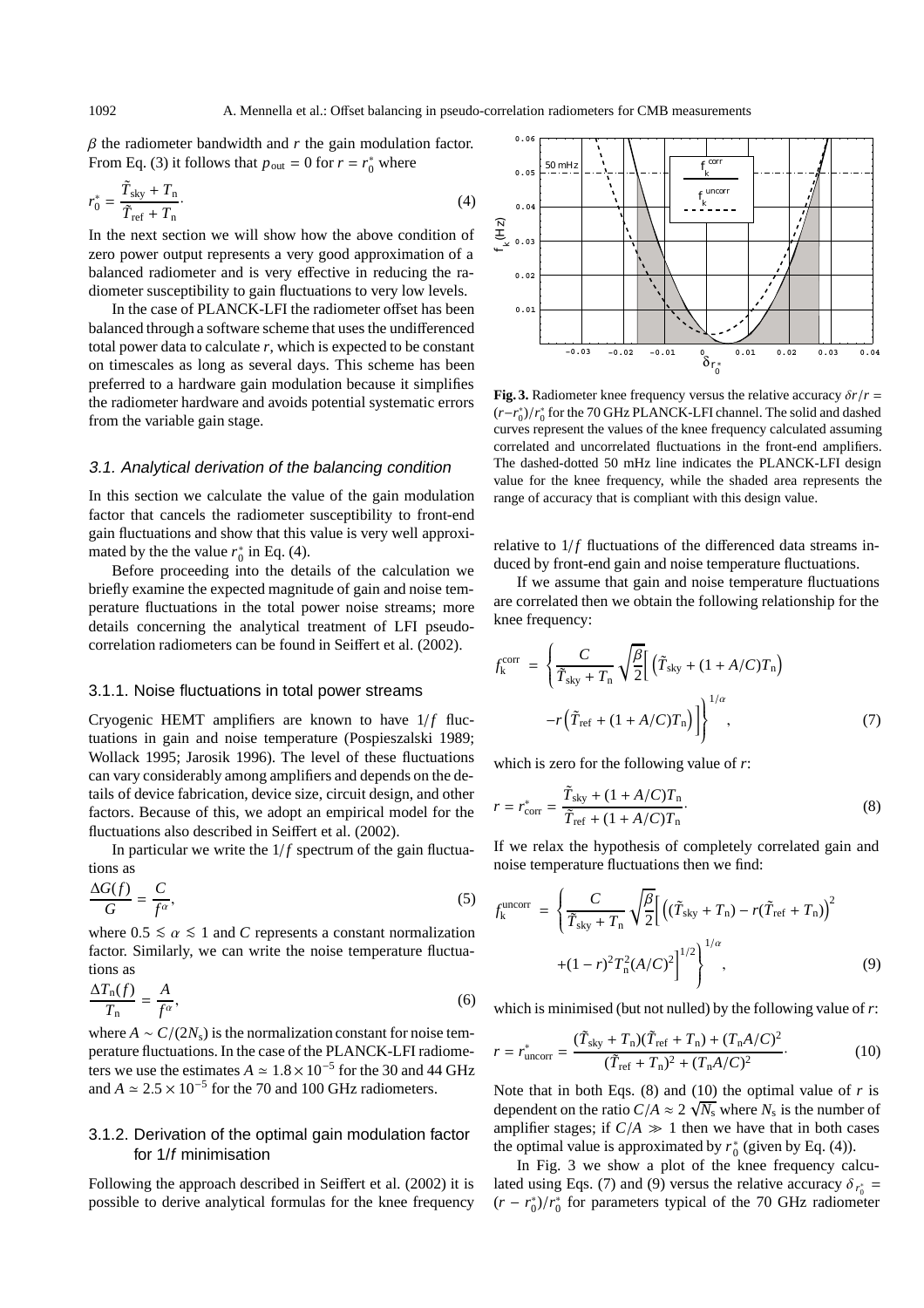

**Fig. 4.** Simulated noise streams with parameters representative of a a 30 GHz LFI radiometer. The top graphs show the total power data (sky, left panel, and reference load, right panel), the middle graphs the differenced noise with  $r = 1$  (left panel) and  $r = r_0^*$  and the bottom graphs show the corresponding amplitude spectra.

chain (which drives the accuracy requirements in the calculation of  $r$ ).

Two main considerations may be drawn from the results in Fig. 3: first, if  $r = r_0^*$  then the radiometer knee frequency is not nulled also if we assume complete correlation between gain and noise temperature fluctuations. In fact it can be shown (Seiffert et al. 2002) that gain fluctuations are cancelled at first order and the residual  $1/f$  noise comes from noise temperature instabilities. Second, if  $r_0^*$  is known with an accuracy of the order of ∼1.5% then the resulting knee frequency is below the design value (50 mHz in this case) independently from the hypothesis of correlated or uncorrelated fluctuations in the front-end amplifiers.

In Fig. 4 we show a simulation of the total power and of the differenced noise stream for a 30 GHz LFI radiometer in the hypothesis of correlated gain and noise temperature fluctuations. The simulation has been performed considering typical values for system noise temperature and front-end losses, ∼1 K contribution from the telescope (emissivity of 1% for each reflector at 50 K physical temperature), a physical temperature of 4.8 K for the reference load and a physical temperature of 20 K for the LFI focal plane.

In the upper graphs of Fig. 4 we show the sky and reference total power data streams, while in the middle graphs we

**Table 1.** Estimates of  $r_0^*$  for PLANCK-LFI radiometers.

| 30 GHz | 44 GHz | 70 GHz |
|--------|--------|--------|
| 0.936  | 0.953  | 0.971  |

compare the differenced noise streams obtained with  $r = 1$  (left panel) and  $r = r_0^*$  (right panel); the graphs show that in both cases most of the  $1/f$  instability is removed, although in the  $r = 1$  case the sky-reference offset is retained. A comparison between the two amplitude spectra (lower panels) reveals that if the ideal gain modulation factor is applied then the final knee frequency is much lower compared to the  $r = 1$  case<sup>2</sup>.

In Table 1 we provide representative estimates of  $r_0^*$  for all the frequency channels of PLANCK-LFI radiometers.

## 3.2. Susceptibility to other systematic effects

Apart from  $1/f$  noise, other instrumental systematic effects can be mitigated by balancing the offset in the radiometer output. In PLANCK-LFI, for example, systematic effects can be expected

<sup>&</sup>lt;sup>2</sup> Note that in the case  $r = r_0^*$  the knee frequency could not be resolved due to data stream length (1000 s) that limits the frequency resolution to ∼5 mHz.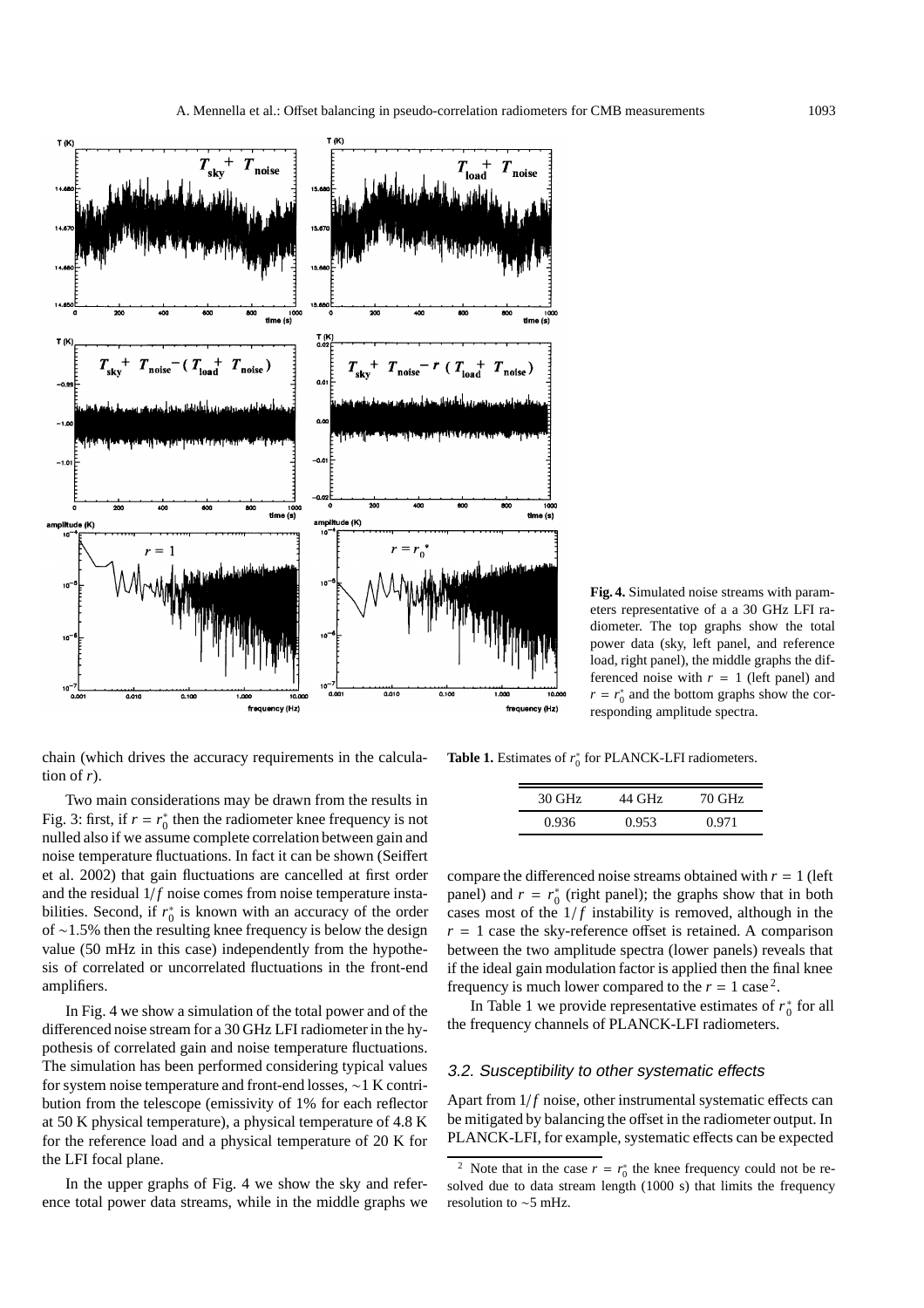from thermal variations of the 20 K and 300 K stages and from input bias fluctuations of the front-end amplifiers.

Let us consider, for example, the effect caused by thermal instabilities in the front-end and in the back-end stages of the PLANCK-LFI radiometers. Variations in the physical temperature in the radiometer couple with the measured output essentially through the following mechanisms:

- **–** variations in thermal noise induced by resistive front-end passive components (feed-horn, OMT and first hybrid);
- **–** amplifier gain oscillations (in the front-end and in the back-end);
- **–** amplifier noise temperature oscillations (in the front-end3).

The radiometer susceptibility can be written in terms of a transfer function,  $\phi$ , that links a physical temperature variation,  $\delta T_{\text{phys}}$ , to the corresponding variation in the measured output,  $\delta T_{\text{out}}$ , i.e.:  $\delta T_{\text{out}} = \phi \times \delta T_{\text{phys}}$ . This function has been calculated following the approach discussed in Seiffert et al. (2002) assuming complete correlation between the temperature fluctuations at the level of the various radiometer components. This assumption is a reasonable one in the context of the PLANCK-LFI radiometers where physical temperature variations induced in the 20 K and 300 K stages will be dominated by relatively "slow" components with a very small contribution from harmonics with a frequency higher than ∼5 mHz.

Under these assumptions the susceptibility to temperature variations in the 20 K stage ( $\phi$ <sub>FE</sub>) and in the 300 K back-end stage ( $\phi_{BE}$ ) can be written as:

$$
\phi_{\rm FE} = L_{\rm sky} \Biggl\{ (1 - L_{\rm sky}^{-1}) - r(1 - L_{\rm ref}^{-1}) + \frac{\ln(10)}{10} \Big[ \tilde{T}_{\rm sky} + T_{\rm n_{\rm FE}} - r(\tilde{T}_{\rm ref} + T_{\rm n_{\rm FE}}) \Big] \frac{\partial G_{\rm FE}^{\rm dB}}{\partial T_{\rm phys}} + (1 - r) \frac{\partial T_{\rm n_{\rm FE}}}{T_{\rm phys}} \Biggr\},
$$
\n(11)

$$
\phi_{BE} = L_{sky} \frac{\ln(10)}{10} \left( \frac{\partial a^{dB}}{\partial T_{phys}} + \frac{\partial G_{BE}^{dB}}{\partial T_{phys}} \right) \times \left[ \tilde{T}_{sky} + T_{sys} - r(\tilde{T}_{ref} + T_{sys}) \right],
$$
\n(12)

where  $G_{\text{FE}}^{\text{dB}}$ , and  $T_{\text{n}_{\text{FE}}}$  are the gain in dB and the noise temperature of the front-end amplifiers,  $G_{BE}^{dB}$  the gain of the backend amplifiers,  $a^{dB}$  the diode constant and  $T_{phys}$  the physical temperature.

Note from Eq. (12) that the susceptibility to back end temperature fluctuations is cancelled if the radiometer output is balanced (i.e.  $\phi_{f_{BE}} = 0$  for  $r = r_0^*$ ); this is not only true for temperature variations, but for also for any instrumental effect causing instability in the back-end amplifiers.

The susceptibility to front-end temperature variations, instead, is cancelled for a value of *r* which is slightly different from  $r_0^*$  (its expression is not reported here, but it can be derived from  $\phi_{\text{FE}} = 0$  in Eq. (11)). In general the effect of any

given systematic effect in the radiometer can be cancelled at first order using a particular value of the gain modulation factor; in practice, however, the choice of the "best" value of *r* to use in the difference is driven by the most critical expected effect and by the feasibility to calculate *r* from the measured data with the required accuracy.

In PLANCK-LFI, for example, with the condition  $r = r_0^*$  it is possible to minimise  $1/f$  amplifier noise and effects from the back-end while keeping the radiometric susceptibility to other systematic effects at a level which allows to define realistic requirements on the thermal and electrical stability at the interfaces between the satellite and the instrument.

## 3.3. Required accuracy in the calculation of  $\mathsf{r}_0^*$

The main goal for balancing the radiometer output is to minimise the residual  $1/f$  noise; therefore it is natural that the requirement on the gain modulation factor accuracy must be derived from the maximum knee frequency allowed in the experiment.

From the curves shown in Fig. 3 we have derived a requirement on the accuracy of the gain modulation factor of the order of ∼±1.5%.

In some cases, however, the accuracy needed in the calculation of the gain modulation factor may be determined by the level of other effects; in PLANCK-LFI radiometers, for example, the value  $r_0^*$  will not only minimise  $1/f$  noise, but also effects from back-end thermal instabilities; in this case the need for a very low radiometer susceptibility to back-end temperature fluctuations imposes a tight requirement on the accuracy of the gain modulation factor, ranging from ∼±1% at 30 GHz to ∼±0.3% at 70 GHz.

## **4. Calculation of <sup>r</sup>**∗ **0 from measured data**

During a long-duration CMB measurement the radiometer noise properties are subject to slight, slow variations in time due to thermal/electrical drifts and ageing of the radiometer electronic components. If the offset balancing is done in software, then the value of  $r_0^*$  can be recalculated and updated (if necessary) in the data reduction software to compensate for such changes.

As we show in detail in this section, the gain modulation factor can be calculated from radiometer data acquired in "total power mode", i.e. before differencing is performed. Although the current telemetry bandwidth available to the LFI instrument allows to download the complete total power data streams, it is possible to calculate *r* from a limited portion (about ∼15 min) of these data. This implies that it could be possible to perform the sky-load differencing on-board (with a saving of ∼50% in telemetry bandwidth) providing margin for possible nonnominal operation scenarios.

In this section we discuss the following three calculation methods and compare them from the point of view of the obtainable accuracy:

1.  $r_0^*$  calculated from the ratio of the average sky and reference load levels;

<sup>&</sup>lt;sup>3</sup> The ∼35 dB gain in the front-end makes negligible the effect from fluctuations in the noise temperature of the back-end amplifiers.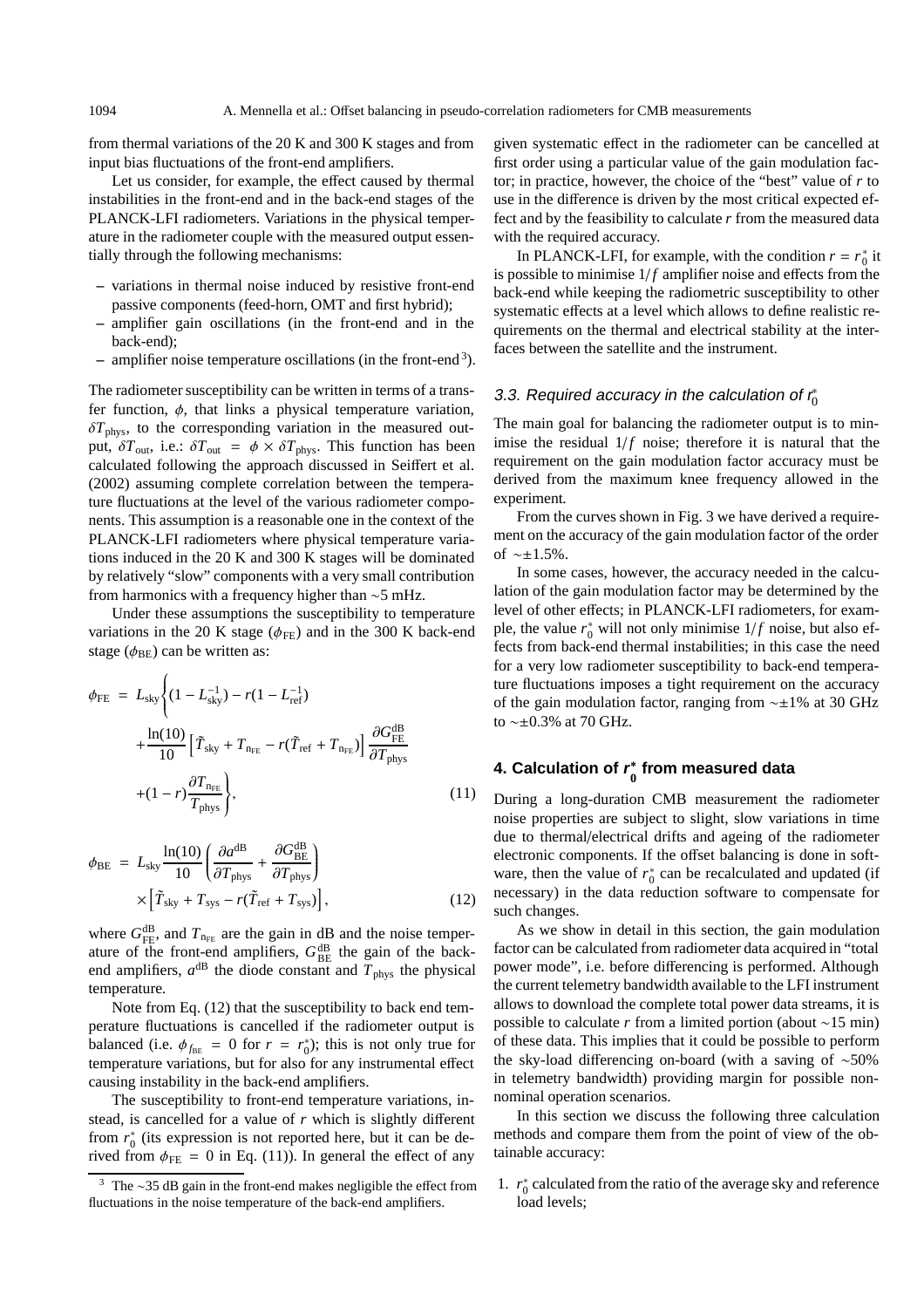- 2.  $r_0^*$  calculated from the ratio of the sky and reference load standard deviations;
- 3.  $r_0^*$  calculated by minimising of the final differenced data stream knee frequency.

In the following discussion we will consider only the presence of white $+1/f$  noise in the radiometer data streams and assume the availability of 15 min of total power data (as in the case of PLANCK-LFI) in order to evaluate the efficiency of each method. The effect of the presence of the astrophysical signal and of other instrumental systematic effects is discussed in Sect. 6.

#### 4.1. Calculation from average signal level

The simplest way to calculate *r* from the total power data is to use directly the definition provided by Eq. (4), i.e. to take the ratio between the average signals acquired when looking at the sky,  $V_{\text{sky},i} = G_i(\tilde{T}_{\text{sky}} + T_{n,i})$ , and when looking at the reference load,  $V_{ref,i} = G_i(\tilde{T}_{ref} + T_{n,i})$ . In this case *r* is given by:

$$
r = \frac{\sum_{i=1}^{N} V_{\text{sky},i}}{\sum_{i=1}^{N} V_{\text{ref},i}},
$$
\n(13)

where *N* represents the number of samples available in the data stream. Now we know that although gain and the noise temperature will display  $1/f$  fluctuations, thanks to the pseudocorrelation scheme they will be the same (at first order) in both the sky and reference signals. Therefore for each sample, *i*, we can write:  $G_i = G + \delta G_i^{1/f}$  and  $T_{n,i} = T_n + \delta T_{n,i}^{1/f}$ , where  $G$ and  $T_n$  represent the average gain and noise temperature level. Furthermore there will be a white nose component  $\delta T_{\text{sky(ref)}}^{\text{WN}}$ such that  $\langle \delta T_{\text{sky(ref)}}^{\text{WN}} \rangle = 0$  and  $\sigma_{\text{sky(ref)}}^{\text{WN}} = (\tilde{T}_{\text{sky(ref)}} + T_{\text{n}})/\sqrt{\beta \tau}$ .

Let us now evaluate the impact of gain and noise temperature fluctuations separately. If the total power noise streams contain  $1/f$  gain fluctuations then we can write the sky and load data streams as:

$$
V_{\text{sky(ref)},i} = (G + \delta G_i^{1/f})(\tilde{T}_{\text{sky(ref)}} + T_n) + \delta T_{\text{sky(ref)}}^{\text{WN}};
$$
 (14)

therefore the sums in Eq. (13) have the form:

$$
\sum_{i=1}^{N} V_{\text{sky(ref)},i} = GN\left(\tilde{T}_{\text{sky(ref)}} + T_{\text{n}}\right)
$$
\n
$$
\times \left[1 + \frac{1}{N} \sum_{i=1}^{N} \frac{\delta G_i^{1/f}}{G}\right] + \sum_{i=1}^{N} \delta T_{\text{sky(ref)}}^{\text{WN}}.
$$
\n(15)

Similarly, in the case of  $1/f$  noise temperature fluctuations then Eq. (15) becomes:

$$
\sum_{i=1}^{N} V_{\text{sky(ref)},i} = GN\left(\tilde{T}_{\text{sky(ref)}} + T_{\text{n}}\right)
$$

$$
\times \left[1 + N^{-1} \sum_{i=1}^{N} \frac{\delta T_{\text{n},i}^{1/f}}{\tilde{T}_{\text{sky(ref)}} + T_{\text{n}}}\right]
$$
(16)
$$
+ \sum_{i=1}^{N} \delta T_{\text{sky(ref)}}^{\text{WN}}.
$$



**Fig. 5.** Effect of gain and noise temperature  $1/f$  fluctuations on the calculation of *r* from the ratio of the average signal levels. Each curve is an average of 50 noise realisations relative to the 30 GHz PLANCK-LFI channel.

In both Eqs. (15) and (16) the two sums on the right-hand side tend to zero for large values of *N*, so that the ratio of the average signals  $\rightarrow r_0^*$  for  $N \rightarrow \infty$ , which implies that Eq. (13) can be used also in presence of  $1/f$  noise provided that the statistics is sufficiently large.

In Fig. 5 we show the result of a numerical simulation of the convergence of Eq. (13) to the theoretical value  $r_0^*$ . Each curve represents the value of  $\delta r/r_0^*$  versus time, averaged over 50 equivalent noise realisations of the 30 GHz PLANCK-LFI channel. The different curves are relative to different levels of  $1/f$  noise in both gain and noise temperature  $(A = 0, i.e.$  white noise only,  $A = 10^{-5}$ ,  $A = 10^{-4}$ ,  $A = 10^{-3}$  i.e. low, intermediate and high level of  $1/f$  noise). The figure shows that the presence of  $1/f$  fluctuations determines a slower convergence with respect to the white noise case. Even in the worst case, however, (which represents an unrealistic case with respect to the expected LFI performances) the accuracy obtained with 15 min of data is much better than 0.01%.

In order to calculate properly the ratio  $r$  from Eq. (13), it is necessary that any "zero-level error" introduced by the backend electronics is small. Let us evaluate the effect of a constant offset  $\delta V$  added to both states in the switching output of the radiometer; the voltage measured in the two switch states can be written as:

$$
V_{\text{sky(ref)}} = G(\tilde{T}_{\text{sky(ref)}} + T_{\text{n}}) + \delta V. \tag{17}
$$

If the offset is unknown, it introduces an uncertainty given by:

$$
\delta r = \frac{V_{\rm sky}}{V_{\rm ref}} - \frac{V_{\rm sky} + \delta V}{V_{\rm ref} + \delta V} = \frac{V_{\rm sky} - V_{\rm ref}}{V_{\rm ref}(V_{\rm ref} + \delta V)} \delta V. \tag{18}
$$

From Eq. (18) it is straightforward to obtain the maximum values of the unknown offsets that would produce an uncertainty on *r* equal to the required accuracy. In the case of PLANCK-LFI these values (in temperature units) range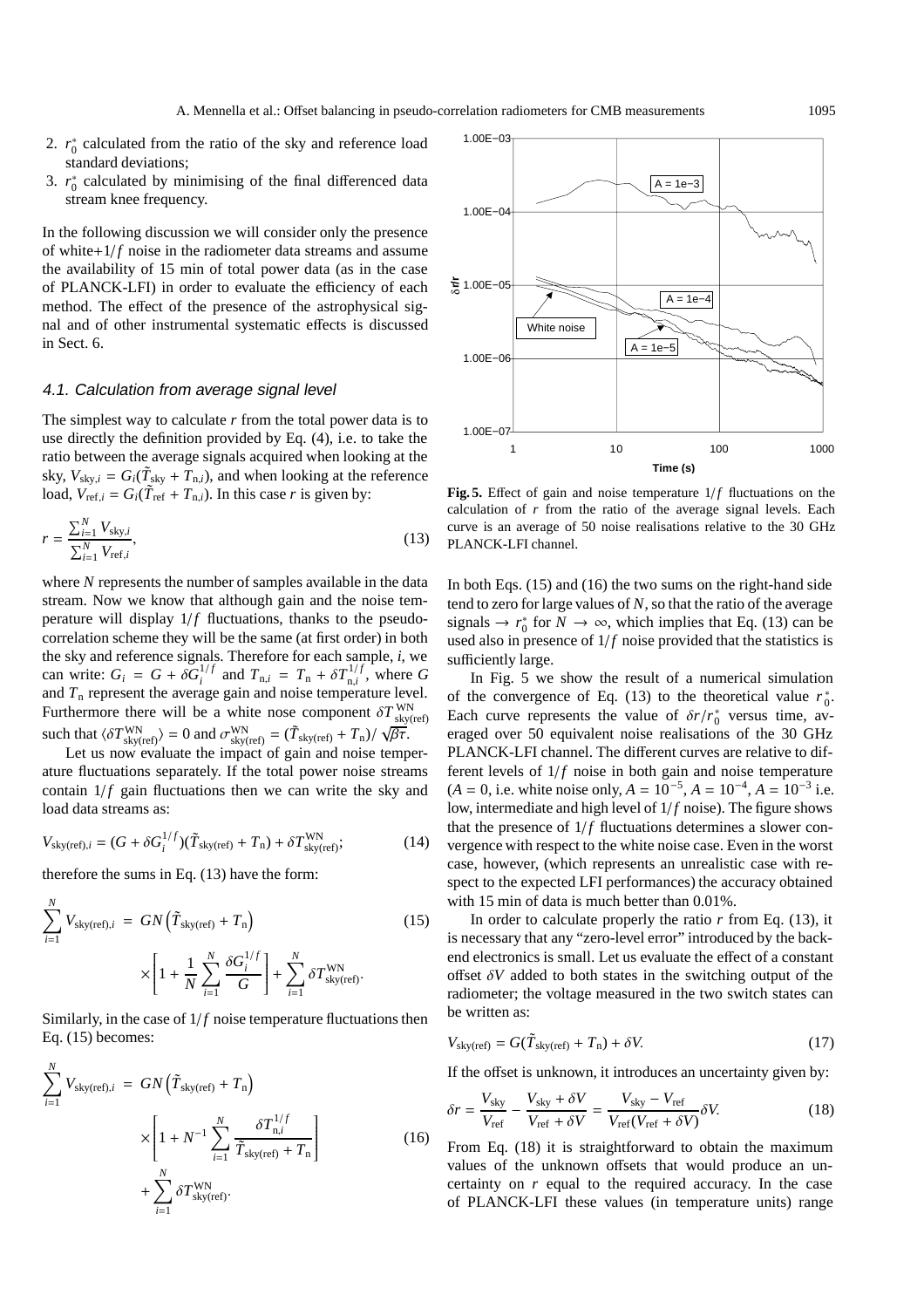from ~±0.5 K at 30 GHz to ~±1.36 K at 70 GHz, which are compatible with the current electronics design.

Finally we underline that the above treatment is valid in the hypothesis of detector linearity and negligible gain compression. In general, however, these conditions are largely met in CMB anisotropy experiments, where the signals to be measured are small. In the case of the PLANCK-LFI radiometers, for example, the radiometer output power is of the order of −25 dBm, which is much smaller than the −1-dB compression point of the HEMT amplifiers that is of the order of ∼−15 dBm and falls well in between the range of detector linearity ( $\sim$ −35 ÷ −15 dBm).

## 4.2. Calculation from standard deviations

A second approach is to calculate *r* from the ratio of the standard deviations of the total power noise streams, i.e.:

$$
r = \frac{\sigma_{\text{sky}}^{N}}{\sigma_{\text{ref}}^{N}} = \left[ \frac{\sum_{i=1}^{N} (V_{\text{sky},i} - \langle V_{\text{sky}} \rangle)^{2}}{\sum_{i=1}^{N} (V_{\text{ref},i} - \langle V_{\text{ref}} \rangle)^{2}} \right]^{1/2}.
$$
 (19)

An advantage of this method compared to the previous one is that the ratio of standard deviations is insensitive to spurious offsets introduced by the back-end electronics; let us evaluate now the accuracy that is obtainable in presence of noise. In the case the data streams are characterised by white noise only then we have that  $\sigma_{sky(ref)}^N \to (\tilde{T}_{sky(ref)} + T_n) / \sqrt{\beta \tau}$  for  $N \to \infty$ , so that for large values of  $\dot{N}$  Eq. (19) approximates  $r_0^*$ .

Of couse, it is also well known that the standard deviation of an infinite time stream of  $1/f$ -type noise formally diverges. For the case under consideration here, the ratio of standard deviations of finite sets of white noise plus some  $1/f$ -type noise, we examine below the details of accuracy and convergence.

Let us consider first the effect of gain fluctuations; from Eq. (15) we have that

$$
\langle V_{\text{sky(ref)}} \rangle_N = \frac{1}{N} \sum_{i=1}^N V_{\text{sky(ref)},i}
$$
  
=  $G\left(\tilde{T}_{\text{sky(ref)}} + T_n\right) \left(1 + \left\langle \frac{\delta G^{1/f}}{G} \right\rangle_N\right)$   
+ $\langle \delta T_{\text{sky(ref)}}^{\text{WN}} \rangle_N$ , (20)

and, consequently,

$$
\sum_{i=1}^{N} \left( V_{\text{sky(ref)},i} - \langle V_{\text{sky(ref)}} \rangle \right)^2 \approx
$$
\n
$$
\left( \tilde{T}_{\text{sky(ref)}} + T_{\text{n}} \right)^2 \sum_{i=1}^{N} \left( \delta G_i^{1/f} - \langle \delta G^{1/f} \rangle \right)^2
$$
\n
$$
+ \sum_{i=1}^{N} \left( \delta T_{\text{sky(ref)},i}^{\text{WN}} - \langle \delta T_{\text{sky(ref)}}^{\text{NN}} \rangle \right)^2
$$
\n
$$
\stackrel{N \to \infty}{\longrightarrow} (N-1) \left[ \left( \tilde{T}_{\text{sky(ref)}} + T_{\text{n}} \right)^2 \sigma_{G^{1/f}}^2 + \left( \sigma_{\text{sky(ref)}}^{\text{WN}} \right)^2 \right].
$$
\n(21)

Considering that  $\sigma_{\text{sky(ref)}}^{\text{WN}}$  $\stackrel{N\to\infty}{\longrightarrow}$   $(\tilde{T}_{\text{sky(ref)}} + T_{\text{n}})/\sqrt{\beta\tau}$  then it follows that

$$
\sigma_{\rm sky(ref)}^N \stackrel{N \to \infty}{\longrightarrow} \left(\tilde{T}_{\rm sky(ref)} + T_{\rm n}\right) \left(\sigma_{G^{1/f}} + \frac{1}{\sqrt{\beta \tau}}\right),\tag{22}
$$

so that the ratio of the total power standard deviations converges to  $r_0^*$  for large *N*.

Let us now consider the presence of  $1/f$  fluctuations in the noise temperature. In this case Eq. (21) has the form:

$$
\sum_{i=1}^{N} \left( V_{\text{sky(ref)},i} - \langle V_{\text{sky(ref)}} \rangle \right)^2 \approx G^2 \sum_{i=1}^{N} \left( \delta T_{\text{n},i}^{1/f} - \langle \delta T_{\text{n}}^{1/f} \rangle \right)^2
$$
  
+ 
$$
\sum_{i=1}^{N} \left( \delta T_{\text{sky(ref)},i}^{WN} - \langle \delta T_{\text{sky(ref)}}^{WN} \rangle \right)^2
$$
(23)  

$$
\sum_{i=1}^{N \to \infty} (N-1) \left[ G^2 \sigma_{T_{\text{n}}^{1/f}}^2 + \left( \sigma_{\text{sky(ref)}}^{WN} \right)^2 \right].
$$

It follows that the ratio of standard deviations converges, in this case, to:

$$
\sqrt{\frac{G^2 \sigma_{T_1^{1/f}}^2 + (\sigma_{\text{sky}}^{\text{WN}})^2}{G^2 \sigma_{T_1^{1/f}}^2 + (\sigma_{\text{ref}}^{\text{WN}})^2}} = r_0^* \sqrt{\frac{\left(G \sigma_{T_1^{1/f}} / \sigma_{\text{sky}}^{\text{WN}}\right)^2 + 1}{\left(G \sigma_{T_1^{1/f}} / \sigma_{\text{ref}}^{\text{WN}}\right)^2 + 1}} \neq r_0^*.
$$
 (24)

This clearly shows that in presence of noise temperature  $1/f$  fluctuations the ratio of standard deviations does not converge to  $r_0^*$ . In particular with increasing amplitude of the  $1/f$  noise temperature fluctuations (i.e. for increasing values of *A*) we have that  $G\sigma_{T_n}^{1/f} \gg \sigma_{\text{sky(ref)}}^{\text{WN}}$  and the ratio of standard deviations tends to 1. We can therefore calculate the following lower limit for the relative accuracy on *r* obtained by this method:

$$
\frac{\delta r}{r} \xrightarrow{A \to \infty} \frac{1 - r_0^*}{r_0^*}.
$$
\n(25)

In Fig. 6 we show the results of numerical simulations relative to the 30 GHz PLANCK-LFI channel showing the convergence of the ratio of noise standard deviations (Eq. (19)) for various levels of  $1/f$  noise. The two dashed curves represent the limits for  $A \to 0$  (i.e. white noise only) and  $A \to \infty$ . In the first case (white noise), because the standard deviation of *N* random samples tends to the standard deviation of the gaussian distribution as  $\delta\sigma/\sigma = 1/\sqrt{N}$ , we have that the accuracy calculated by the ratio of the standard deviations increases with the number of samples as  $\delta r/r = 2/\sqrt{N}$ . In the second case we have that the ratio of standard deviations does not converge to  $r_0^*$  but to  $\frac{1-r_0^*}{r_0^*}$ . The figure clearly shows that for increasing values of *A* the behaviour changes between these two limits.

When the  $1/f$  noise level is high it is still possible to estimate *r* from the ratio of the white noise rms that can be derived either by fitting the high frequency end of the noise power spectrum or using a proxy of the white noise level by means of the two-point variance function  $\sigma^2(i-j) = \langle (x_i - x_j)^2 \rangle$  as described by Janssen et al. (1996). In this case  $r$  will converge to  $r_0^*$  with an upper limit accuracy of  $\sim$ 2/  $\sqrt{N}$  (see Fig. 6).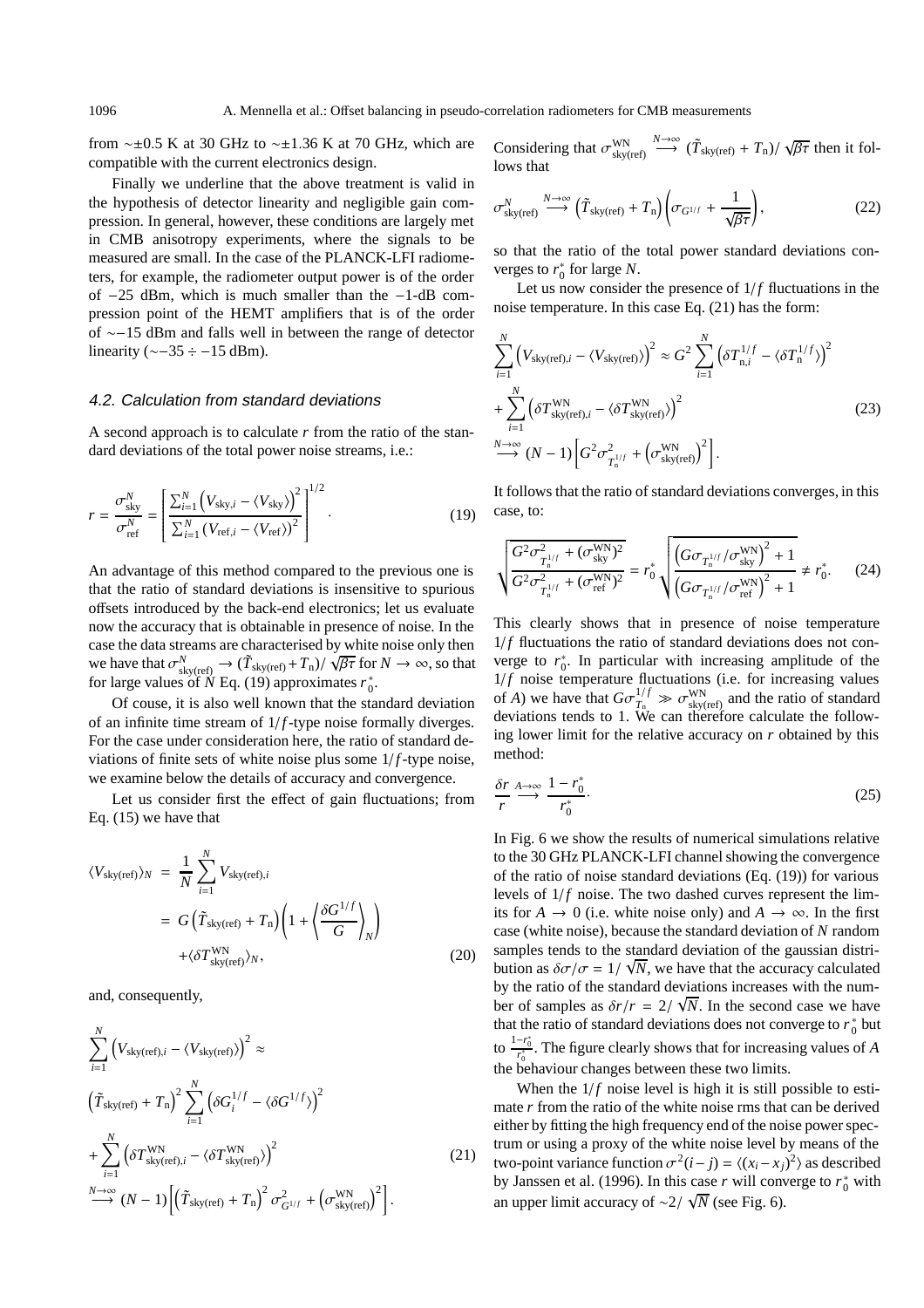

Fig. 6. Effect of noise temperature  $1/f$  fluctuations on the calculation of *r* from the ratio of standard deviations signal levels. Each curve is an average of 50 noise realisations relative to the 30 GHz PLANCK-LFI channel.

#### 4.3. Calculation by minimising the final knee frequency

A third approach that we consider here is the optimisation of the gain modulation factor by defining a window  $[r_{\min}, r_{\max}]$ around  $r_0^*$  and then finding the "best" value of  $r$  that minimises knee frequency of the differenced noise stream.

Although this method probes directly the  $1/f$  noise characteristics of the final differenced data, there are some limitations and caveats that are worth mentioning:

- 1. *Frequency resolution and accuracy*. If ∆*t* represents the length (in time) of the data available for analysis, then the absolute minimum frequency that can be resolved in Fourier space is  $f_{\text{min}} \sim 2/\Delta t$ . For  $\Delta t \sim 900$  s (15 min) we have that *f*<sub>min</sub> ∼ 2 mHz. Although the data length can be enough to resolve frequencies ∼1 mHz, in order to determine  $f_k$  we must be able to recognise the frequency at which the  $1/f$  noise has an amplitude equal to the rms value of the white noise. Because noise dominates, each individual sample has 100% uncertainty so that we must rebin the data with a consequent loss in frequency resolution.
- 2. *Presence of astrophysical signal in di*ff*erenced noise stream*. When the sky and load data streams are differenced taking into account a value of *r* in the interval  $[r_{\min}, r_{\max}]$ , the differenced noise stream will also contain the astrophysical signal (dipole, galaxy, etc.) at all the harmonics of the scan frequency (∼16 mHz for PLANCK). This implies that with the real data the calculation of the knee frequency will be affected, in principle, by the power at the first 10 harmonics or so of the scan frequency. Therefore some assumptions on the expected signal are probably necessary to remove it from the differenced data before computing  $f_k$ .

#### **5. Application to laboratory radiometer data**

The gain modulation strategy described in the previous sections is routinely applied with success in the PLANCK-LFI prototype radiometers. Here we present some results obtained with experimental data from the 30 GHz LFI *Elegant BreadBoard* (EBB) radiometer assembled at the Jodrell Bank Observatory (JBO) in the framework of the PLANCK collaboration. Further details about the EBB testing campaign of the PLANCK-LFI radiometers will be discussed in a dedicated set of papers which is currently in preparation.

The EBB 30 GHz radiometer is comprised of a frontend module (FEM) manufactured at JBO and a back-end module (BEM) manufactured at the University of Cantabria (Santander, Spain) connected by waveguides approximately 0.75 m long. Each FEM channel includes a HEMT phase switch which has also been designed and manufactured by JBO. In the tests described here the FEM was operated at 20 K while the BEM was maintained at room temperature.

Because the aim of these tests was to verify the validity of the differential concept rather than to achieve flight-like performances, the test setup was kept as simple as possible; in particular the front-end phase switches were operated at 280 Hz (instead of 4096 Hz as in the LFI baseline) and the 300 K thermal environment was not maintained at a high degree of stability.

Before the stability tests were carried out, the BEM white noise floor was measured to be significantly less than the noise level with the FEM and BEM connected together. Fifteen minute tests were then carried out with one of the phase switches kept in a fixed state. A 280 Hz square wave switch waveform for the other phase switch was generated by the data acquisition card counter outputs, under LabVIEW control. The detected signals were therefore 280 Hz square waves, which were sampled at 504 000 samples per second. After discarding 20% of the data (10% from each edge of the square wave), each switched state was averaged to obtain a single number,  $A_1$ ,  $B_1$ ,  $A_2$  or  $B_2$ , where A represents the "on" state for each channel and *B* the "off" state.

In the left graph of Fig. 7 we show the total power levels of one of the two output radiometer detectors, the top trace representing the *A* states and the lower the *B* states. The small inset shows how the actual averaged diode output looks, i.e. a series of *A* and *B* values alternating at half the frequency of the phase switch; in the big graph, instead, the measured values relative to the two switch states are shown separately for better clarity.

From the ratio of the average levels of the two data streams we have calculated a value  $r = 0.96075$  that has been applied to produce the differenced noise stream shown in the top panel of the right part of Fig. 7. The graph shows that the offset has been removed as well as the long-timescale instabilities that are evident in the total power data. The power spectrum of the differenced data shows a final knee frequency of the order of  $\sim$ 40 mHz.<sup>4</sup>

We also calculated *r* by taking the ratio of the standard deviation of the data streams, and by directly minimising the

The knee frequency was defined as the frequency at which the power spectrum has a value equal to  $\sqrt{2}$  of the average white noise level.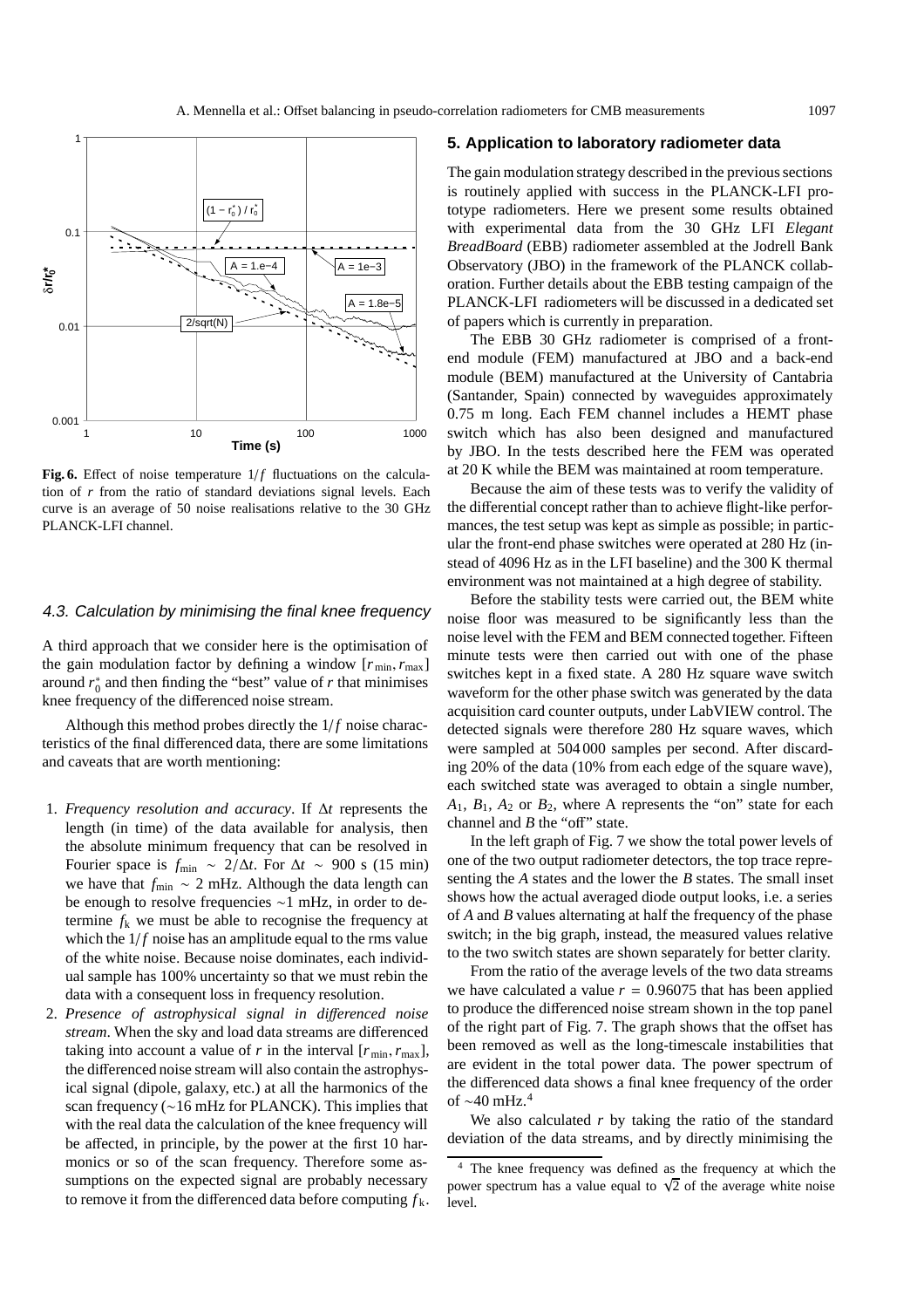



**Fig. 8.** Behaviour of  $f_k$  versus  $r$  around the minimum. The curve was obtained by applying different values of *r* to the total power data shown in Fig. 7 and then calculating the knee frequency of the differenced data. The continuous line is a polynomial fit of the discrete data points.

final knee frequency. In the first case we obtained a value of  $r = 0.95568$ , while in the second case we found  $r = 0.96076$ which is practically coincident with the one calculated with the ratio of signal levels.

In Fig. 8 we show the behaviour of the knee frequency versus *r* around the minimum; the continuous line represents a polynomial fit used to determine the minimum.

Although the knee frequency obtained from the differential data is within the PLANCK-LFI requirements its value is higher than the theoretical value ( $\leq 10$  mHz) that can be estimated from Eqs. (7) and (9).

**Fig. 7.** Measured data from the 30 GHz PLANCK-LFI prototype radiometer. The graph on the left shows about 15 min of total power noise data from one of the two radiometer channels. The small inset shows how measurements actually appear at the output of each detector, i.e. as an alternating series of *A* and *B* values. The two panels on the right show the differenced noise stream in time and frequency domain. The final knee frequency is ∼40 mHz.

Part of this discrepancy was caused by thermal drifts in the 300 K environment (that were observed to be of the order of 1.3 K/hr and can be clearly seen in the total power data streams); to evaluate this effect we removed the linear trend from the data and then calculated the spectrum of the resulting differenced time stream. In Fig. 9 we show the total power and the differential radiometric outputs after the removal of the linear trends; the noise power spectrum shows that the final knee frequency was reduced from ∼40 to ∼26 mHz.

The remaining discrepancy of about ∼15 mHz was likely to be caused by other non-idealities in the experimental setup which have not been completely understood yet.

These results demonstrate how the pseudo-correlation scheme adopted for the LFI radiometers is effective in reducing the effect of amplifier instability to very low levels also in experimental conditions far from the nominal flight operations. Furthermore, we have shown that the gain modulation factor can be determined with very simple analysis of a limited portion of the total power radiometer data.

## **6. Impact of main systematic effects on the calculation of <sup>r</sup>**

In this section we present a brief analysis of the impact of some systematic effects on the calculation of the gain modulation factor. We can identify the following three possible classes of effects that can impact on the calculation of *r*:

1. Effects that induce a variation of the total power signal levels, which have an influence especially in the case *r* is calculated using the ratio of the average total power sky and load levels;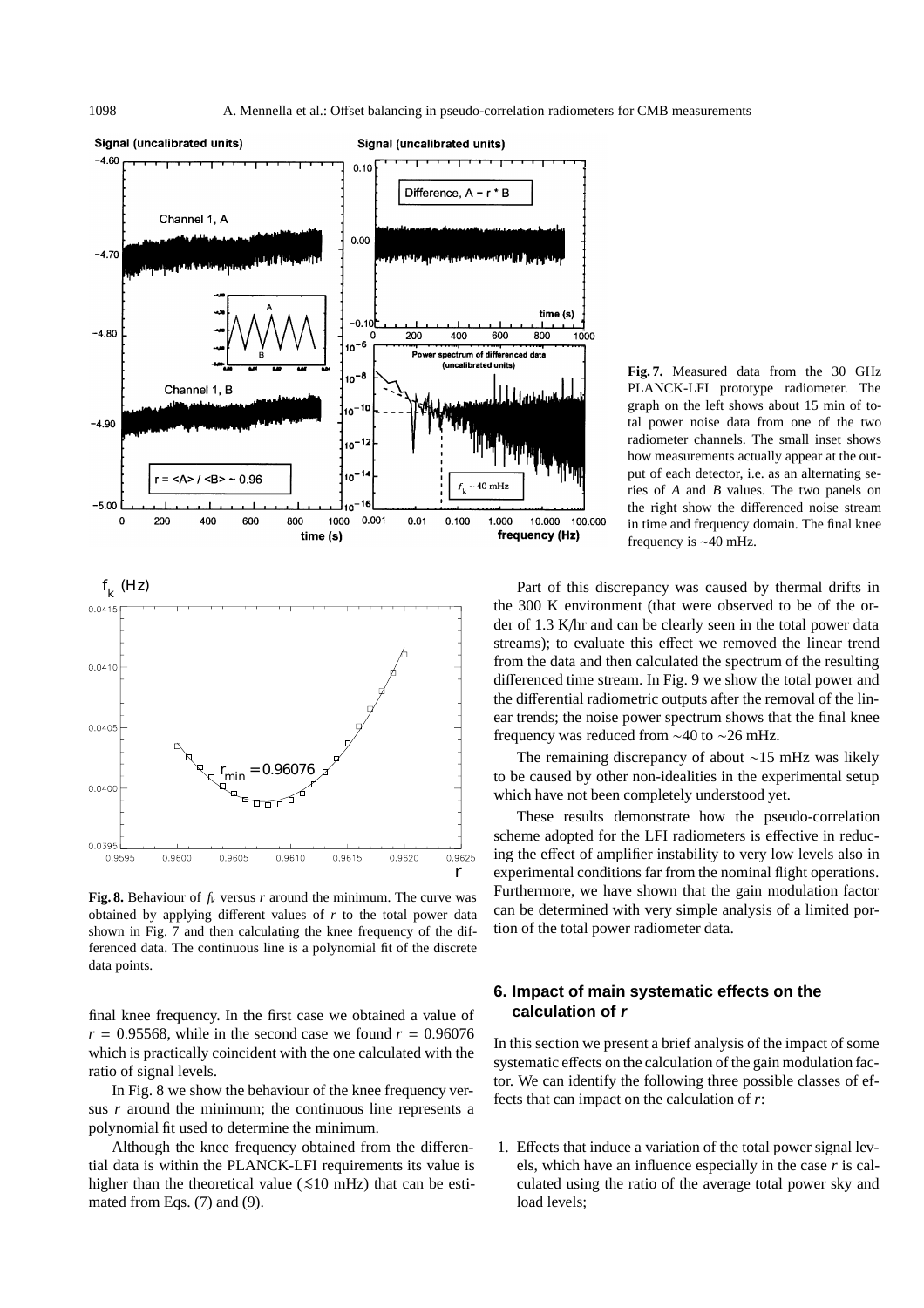

**Fig. 9.** *Left panel:* total power radiometer data after the removal of the linear trend. *Right panel:* differetial output in time (*top*) and frequency domains (power spectrum, *bottom*). The knee frequency was estimated ∼26 mHz.

- 2. Effects that induce a variation of the standard deviation of the total power noise streams, which have an effect in the case *r* is calculated using the ratio of standard deviations;
- 3. Effects that change the low frequency spectral behaviour of the noise streams and limit the ability to derive *r* from the analysis of the differenced noise stream frequency spectrum.

Considering that the most accurate method to derive *r* is from the ratio of the average signal levels, we focus on the first class of effects, which can be subdivided into the two following sub-classes:

- 1. Effects that induce roughly the same variation in both the sky and reference load total power signals (*symmetric effects*), and
- 2. Effects that introduce variations in only one of the two signals (sky or reference load, *asymmetric e*ff*ects*).

Effects that belong to the first category are, for example, fluctuations induced by radiometer temperature instabilities and by bias voltage variations. Effects belonging to the second category are, for example, the CMB dipole, telescope temperature fluctuations, reference load variations.

#### 6.1. Symmetric effects

Let us consider a systematic effect that causes a variation δ*T* in both the sky and reference load total power signals. Clearly this is completely equivalent to the case of a constant offset introduced by the back-end electronics discussed in Sect. 4.1. Therefore we can conclude that we need systematic effects with an amplitude of the order of 1 K (which is 2−3 order of magnitudes higher compared to what is expected for PLANCK-LFI) or more to to introduce uncertainties in the value of *r* greater than 1%.

#### 6.2. Asymmetric effects

Let us now consider a systematic effect that causes a variation  $(\delta T)^{sky}$  only in the sky power signal. The relative uncertainty on the value of *r* determined by this effect is:

$$
\frac{\delta r}{r_0^*} = \frac{(\delta T)^{\text{sky}}}{\tilde{T}_{\text{sky}} + T_{\text{n}}}.
$$
\n(26)

In the case we have a systematic variation only in the reference load signal then the uncertainty on *r* is:

$$
\frac{\delta r}{r_0^*} = \frac{(\delta T)^{\text{ref}}}{\tilde{T}_{\text{ref}} + T_{\text{n}} + (\delta T)^{\text{ref}}}.
$$
\n(27)

In Table 2 we report, for the PLANCK-LFI 30 and 100 GHz channels, the values of the sky and reference load variations that would determine a change in *r* equal to the needed accuracy (first two rows), together with estimates of the variation in the sky and reference load signals due to the major expected asymmetric effects (last three rows).

The values reported in Table 2 show that in the PLANCK-LFI case the calculation of the gain modulation factor from the ratio of the average signal level is largely immune from any expected systematic variations in the sky signal and/or in the reference load. This means that in this case *r* can be considered constant at first order and the only significant changes are expected from long timescale variations of the radiometer noise properties. These changes will be recognised in the ground data analysis and compensated for by periodically updating the value of *r* during data reduction.

#### **7. Conclusions**

High sensitivity CMB radiometric measurements require a very low susceptibility of the receiver to amplifier  $1/f$  noise, which can be obtained only by differential measurements. The